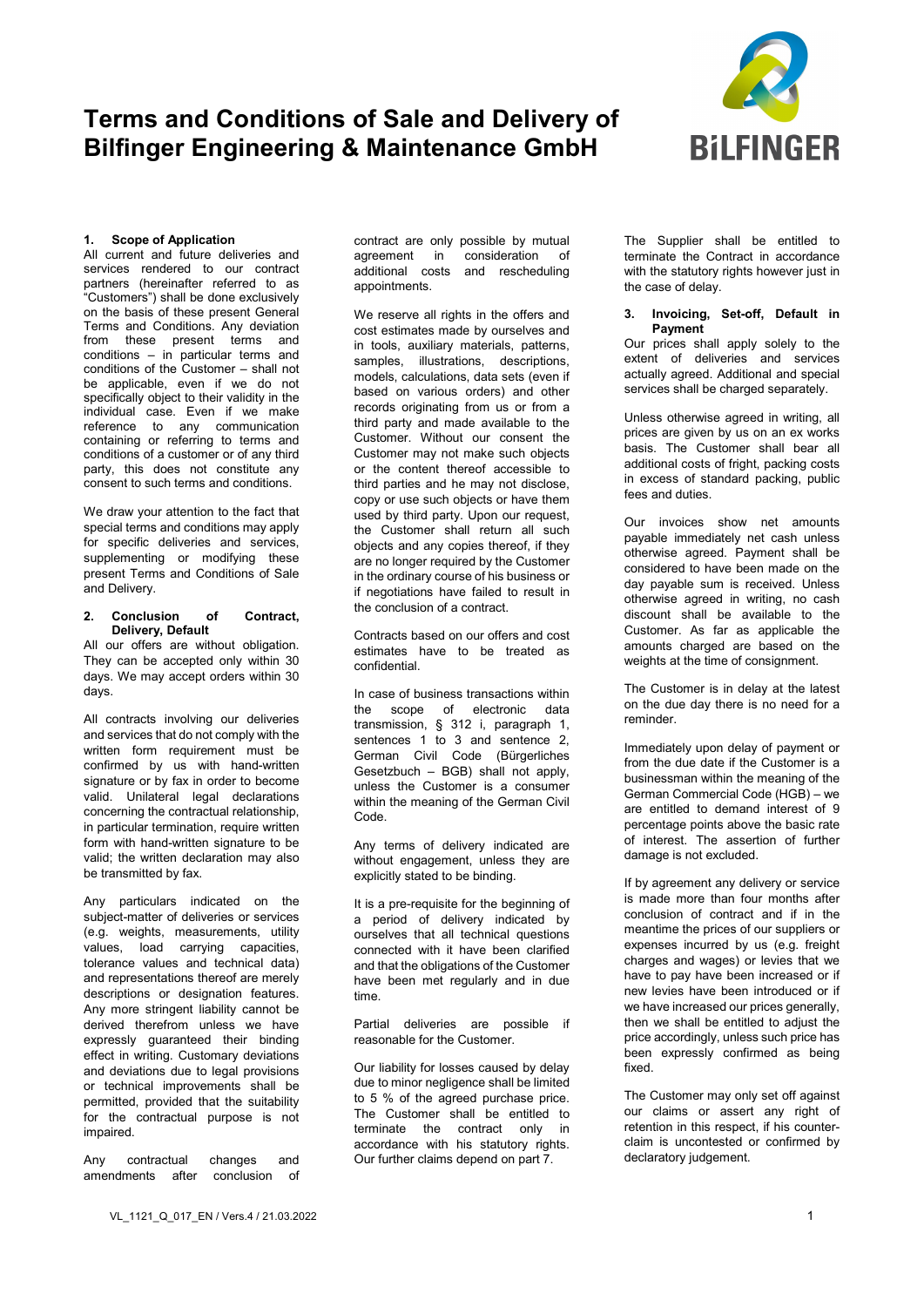

In the event of default in payment or of legitimate doubts as to the Customer's liquidity or creditworthiness, we shall be authorised – notwithstanding any other rights to which we are entitled  $-$  to demand advance payment for advance payment for deliveries not yet made and to declare all claims from such business relationship due for immediate payment. Our delivery obligations shall be suspended as long as the Customer is in default with any payment due. We shall be entitled to terminate the contract without warning if the Customer fails to provide security within two weeks after the due date without legitimate reason.

#### **4. Passing of risk, Shipment, Place of delivery**

The Place of delivery is our respective factory. Unless otherwise agreed, the risk passes to the Customer, as soon as the delivery has been handed over to the person carrying out the transport or has left our works for delivery.

If our employees help with loading work, they act exclusively at the Customer's risk and not as parties assisting us in performing our obligations.

If it is expressly agreed, that transport shall be undertaken by us without having agreed to deliver at the Customers place of business, the risk is transferred to the Customer at the start of loading, at the latest however on leaving the work of the place of performance. This also applies if we have expressly agreed to bear the costs of transport or partial deliveries are made.

Unloading and storage shall be at the responsibility of the Customer. All rules<br>and regulations applicable to and regulations applicable to hazardous freight must be observed.

If dispatch or delivery is delayed due to circumstances attributable to the Customer, then the risk shall pass to the Customer as from the date where the goods are ready for dispatch. All storage costs incurred after the transfer of risk shall be borne by the Customer. This shall not affect any other claims.

If the Customer is in delay in accepting, we shall be entitled to claim refund of any expenditure associated therewith.

If it is expressly agreed, that cost of transport shall be borne by us, the following applies:

Increases in freight charges after conclusion of contract and any extra costs arising from transportation<br>obstacles or from delays in obstacles or from transportation beyond our control shall be borne by the Customer. If we take back all or any goods, the Customer shall pay the costs thus incurred irrespective of the reason for taking the goods back.

The following shall apply generally: Only upon the Customer's express request and at Customer's expense will we insure the consignments against theft, damage through breakage, transportation, fire, water or any other insurable risk.

## **5. Force Majeure**

Cases of force majeure and other disruptive events unforeseeable on the date of conclusion of contract (e.g. operational breakdown, delay or failure of delivery on the part of our own suppliers, shortage of energy supply or of raw materials, traffic disturbance, strike, lockout and administrative order), epidemics and pandemics beyond our control shall release us from our obligation to perform for the duration of such disruptive event and to the extent of the effects thereof. If this results in a delay of the delivery or service by more than one month, we shall be entitled to rescind the contract in respect of the quantities affected by such disruption. We have no obligation to provide any substitution for the Customer.

# **6. Claims based on defects**

The Customer shall verify immediately whether the object delivered or the service rendered complies with the contractually agreed quality and is suitable for the intended purpose of use. Besides, the regulations of § 377 Commercial (Handelsgesetzbuch – HGB) shall apply

If the notification of defects of the objects delivered or services rendered was made in time, we shall at our choice repair such defects or provide substitute delivery or improve the services (supplementary performance – Nacherfüllung), excluding any further

rights of the Customer. If such supplementary performance fails, the Customer may subject to further legal regulations reduce the remuneration or – unless the liability for defects refers to construction works – at his choice rescind the contract. In the event of rescission, the Customer shall be liable for any intentional or negligent actions that cause destruction or loss of the goods as well as for failure to derive benefits from the goods. The regulations of §§ 282 and 283 German Civil Code shall remain unaffected thereof.

We shall be entitled to refuse to remedy defects in accordance with our statutory rights.

The Costumer is sole responsible for providing evidence that his claim is justified. That applies for our defaults as well. § 476 BGB (German Civil Code) remains unaffected.

Deliveries and services subject to a notification of defects may not be returned unless with our explicit consent. In the event of justified complaint we shall refund the cost of the cheapest means of transportation.

# **7. Liability**

We assume liability according to the legal regulations for damage caused intentionally or by gross negligence of the owner / the executive body or employees with managerial functions – irrespective of the cause in law and irrespective of whether the damages are instead of the performance or supplementary to the performance. In cases of minor negligence we shall only be obliged to compensate damages or expenses, if such negligence results in the breach of an essential contractual duty. In case of minor negligence, our liability shall be limited to typical damages which are foreseeable at the time of the conclusion of the contract.

Regardless of the limitation above, we are liable for damages according to the regulations of the Product Liability Act and in case of defects fraudulently concealed or within our guarantee for freedom from defects.

Any liability for damages beyond these regulations is excluded, irrespective of the legal cause.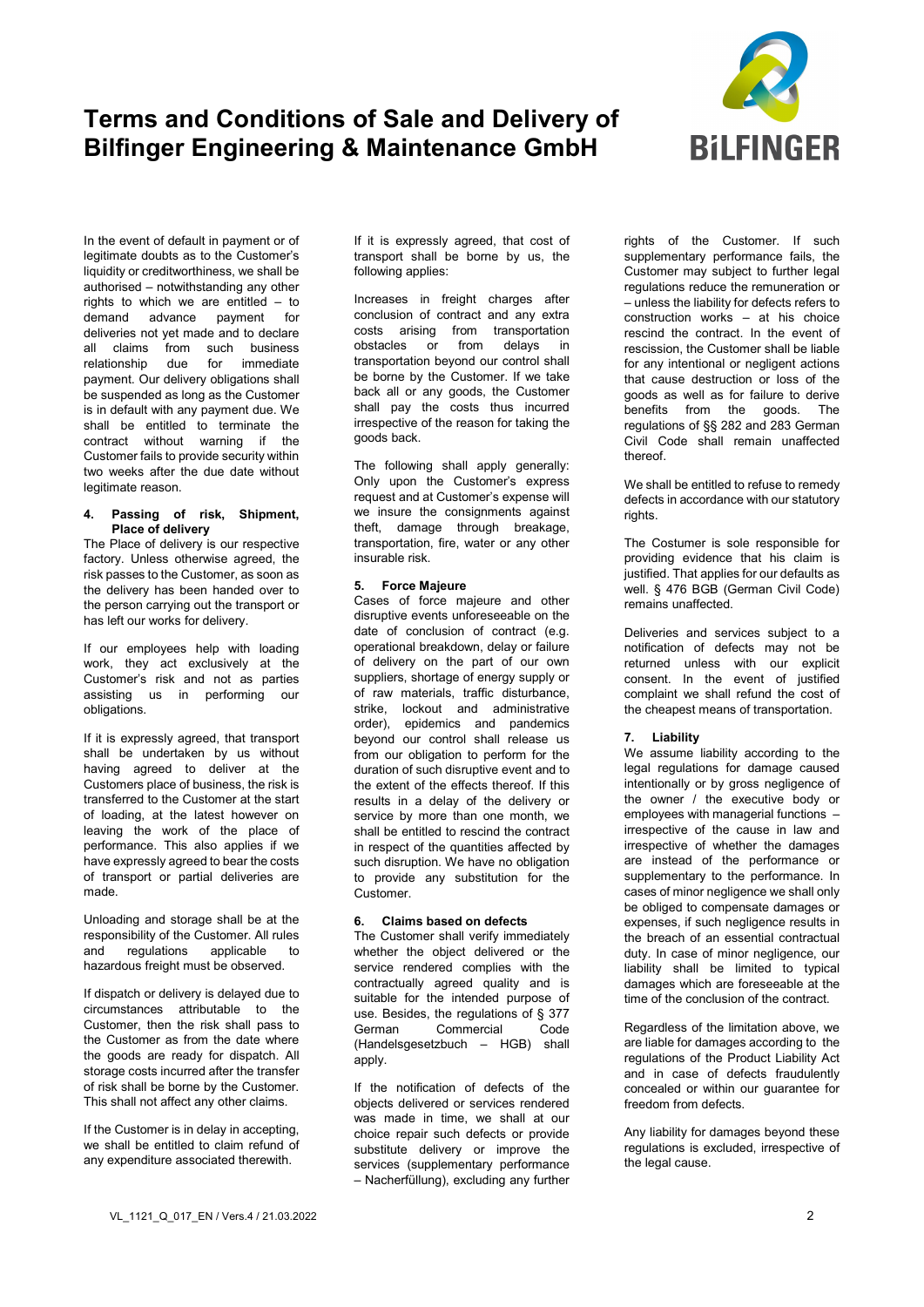

The preceding regulations are not applicable in case of liability for fatal injury, personal injury or injury to the health of a person.

## **8. Non-assignment clause**

The Costumer shall be not entitled to assign claims against us to third parties without our prior written consent. § 354 a HGB (German Commercial Law) remain unaffected.

### **9. Statute of Limitation**

Claims asserted against us for violation of contractual obligations attributable to us are subject to the statute of limitation after expiry of a period of one year. This shall not apply for wilfully committed violation of obligations and for claims of the Customer resulting from defects according to § 438 paragraph 1, No. 2 and  $\frac{2}{3}$  634 a, paragraph 1, No. 2. German Civil Code. With regard to the beginning of the statute of limitation the legal regulations shall apply. The rights of a consumer according to § 475 German Civil Code shall remain unaffected.

#### **10. Retention of Title**

We retain our title to all items supplied by us until the Customer has satisfied all our claims arising under the contractual relationship.

Our retention of title shall also cover any new products made by processing the retained goods. In the case of processing, connecting or mixing of retained goods with items not belonging to us, we shall acquire co-ownership in the new products at the ratio of the invoiced value of the retained goods in proportion to the invoiced value of the other materials.

As long as the Customer is willing and able to duly fulfil his obligations towards us, he may in the ordinary course of business dispose of the goods owned or co-owned by us. The following details shall apply:

a) If the Customer grants to his own customer a respite before paying the purchase price, then he shall retain title to the processed goods in front of such customer. Without such retention of title, the Customer shall have no authority to dispose of the retained goods.

b) By way of security for all our claims from our business dealings with him, the Customer here and now assigns to us all claims arising from the sale of retained goods, including bills of exchange and cheques. If any goods are sold wherein we are entitled to coownership, such assignment shall be restricted to a share in the claim corresponding to our co-ownership share. In the event of goods being processed under a contract for work and services, claims of remuneration for performance are here and now assigned to us up to an amount corresponding to our co-ownership share. The Customer shall only be authorised to re-sell or otherwise use the retained goods, if it is guaranteed that the claims resulting therefrom will pass to us.

c) In the event of an assigned claim being included in a current invoice, then the Customer here and now assigns to us from the current account a portion of the balance corresponding in amount to such assigned claim (including a corresponding portion of the final balance). If interim balances are drawn up and if it is agreed that these be carried over, then that amount from the interim balance whereto we are entitled in line with the above arrangement shall be treated in the following balance as having been assigned to us.

d) Customer is authorised to collect all and any claims assigned to us, until we revoke this arrangement.

As long as we retain title, the Customer – as far as he may dispose over the retained goods – shall treat and store these goods with care, carry out the usual inspections and keep them in good repair and maintenance as required at his own expense. For the duration of our retention of title, the Customer may neither pledge the retained goods, nor assign them by way of security. We must be notified immediately in writing or by fax of any third party attachment or seizure of the retained goods and of any damage or destruction of the retained goods. The Customer has to bear all costs required for lifting the seizure or attachment and for recovering the retained goods, unless they can be collected from third party.

If the Customer violates his obligation to treat the retained goods with care or any other obligation to exercise due care or in the event of default in payment of secured debts, we shall be entitled to take back the retained goods. Our taking back of the goods shall only constitute a rescission of the contract, if we make a written statement to this effect. On taking goods back, we are entitled to realise them and upon deduction of reasonable realisation costs, the proceeds therefrom shall be offset against Customer's liabilities. A corresponding proceeding is applicable in all other cases where Customer's behaviour constitutes a breach of contract.

If the realisable value of the collateral exceeds the claims to be secured not only temporarily by more than 10%, we will at Customer's request release securities to this extent at the choice of the Customer.

If, under the laws effective in the country of the Customer, retention of title is not admissible or admissible to a certain extent only, our rights indicated herein above are restricted to the extent legally admissible.

### **11. Sanctions**

We shall be released from all obligations arising from or in connection with the contract (including, inter alia, warranty and compensation for damages) if, after submission of a binding offer or conclusion of the contract, impediments occur due to national or international regulations of foreign trade law or an embargo and/or other sanctions which prevent fulfilment of the contract. Once we are released from our obligation to fulfil the contract, we shall only be entitled to payment for supplies and services rendered until the date on which the right is exercised as well as for the supplies and services ordered that cannot be returned or revoked.

### **12. Export Control**

We are obliged to comply with any German and EU regulations as well as regulations of the USA, the United Kingdom and China applicable to the export or re-export of the goods (i.e. commodities, software, technology) being subject of the contract.